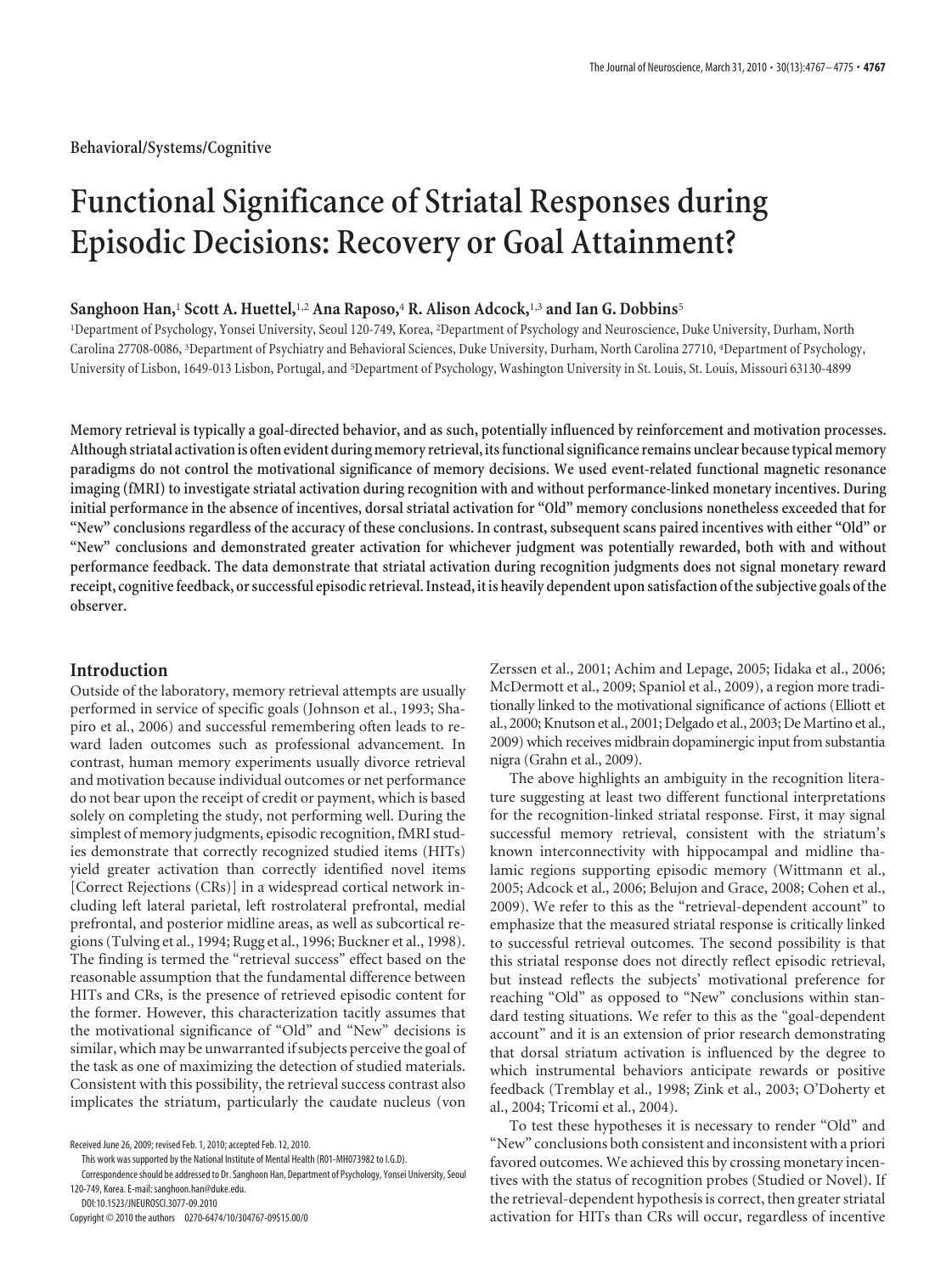

**Figure 1.** Schematic figures of the experimental paradigm. *A*, Scan run order. *B*, Example trial structure during incentive trial with feedback ("Old" potentially rewarded).

structure. Conversely, if the goal-dependent hypothesis is correct, then differential activation of HITs and CRs will track the incentives, not the memory status of the probes.

# **Materials and Methods**

*Subjects and task materials.* Twenty native English-speaking volunteers participated (11 females, mean age of 24 years, age range 20 –33). One subject was excluded from analysis for failure to complete the experiment. Informed consent was obtained in compliance with the Institutional Review Board of Duke University Medical Center. The participants were paid \$20 for each hour of participation and an additional maximum of \$40 based on their recognition performance. For the recognition testing, 500 nouns were drawn randomly from the same word pool (average 7.09 letters, and 2.34 syllables, with a Kucera-Francis corpus frequency of 8.85). From this list, four lists of 100 items (50 OLD, 50 NEW items for each cycle) were constructed for use in two study lists distributed across four scanned recognition tests. One hundred additional items were selected and presented as NEW items during a postscan recognition test. During scanning, stimuli were back-projected onto a viewing mirror. All responses were made with the left hand using a four key optical button box.

*Experimental procedure.* In total, there were 6 sequential scanning sessions or "scans" for short. During the first four scans, recognition memory was examined. One encoding period preceded recognition scans 1 and 2, and another encoding period preceded recognition scans 3 and 4. Following these recognition scans, subjects engaged in a non-memory incentive guessing scan, and finally, a postscan surprise behavioral recognition test of the items that were novel during the prior incentive runs. The key parts of the design are illustrated in Figure 1 and described below. Importantly, no mention of the potential for reward was made until just before recognition scan 3 and therefore any activation observed in striatal regions during scans 1 and 2 is not reflective of the expectation of performance linked reward. Data from the final non-mnemonic incentive guessing task is omitted due to a programming error that limited the number of available trials. The encoding periods were not scanned.

During encoding, subjects performed an incidental encoding task, counting the number of syllables for each serially presented word. Each encoding phase had 100 trials supporting two subsequent, scanned test phases. Each word appeared with a task cue "Counting syllables 1/2/3/  $>4$ " underneath. If a subject failed to respond within 2 s a warning message encouraging quicker responding was presented.

During the initial standard recognition scans (Scans 1 and 2) subjects were presented with old words from the previous encoding list intermixed with new words, and judged each serially presented item using four response options (High confident Old–Low confident Old–Low confident New–High confident New). There were a total of 100 test items (50 OLD items - 50 NEW items) in each test scan. Test trials were interspersed with 25 passive fixation trials as determined by an optimal sequencing program (Wager and Nichols, 2003). In addition, there were 20 motor control trials in which subjects were presented a randomly chosen number  $(1-4)$  and instructed to press the corresponding key. The memoranda and response prompt appeared simultaneously for 3.5 s followed by 0.5 s blank interval before the next trial [stimulus onset asynchrony (SOA) of 4 s]. Again, during scans 1 and 2 there was no mention of any potential reward or delivery of any performance feedback.

Scans 3 and 4 explicitly linked recognition conclusions to potential reward. Studied items were encoded in the interim before scan 3 and the potential for monetary reward in scans 3 and 4 was only divulged after completion of this second study list. This prevented reward contamination of the first two recognition scans and of the study period preceding scans 3 and 4. Instructions were provided on screen and questions answered via intercom before proceeding with the incentive test conditions. In each scan a different judgment was associated with potential reward and punishment. For the HIT-Incentive scan, subjects were informed that correct "Old" responses (HIT) would potentially receive 1 dollar whereas incorrect "Old" responses would potentially lose a dollar [False Alarms (FA)]. They were further instructed that "New" responses could neither earn nor lose money [Correct Rejections (CR) or Misses (MS)]. This corresponds to a neutral payout under maximum expected value in signal detection decision models (Macmillan and Creelman, 1991) and hence should not appreciably move the decision criterion. For the CR-Incentive scan these payoff contingencies were reversed with CRs potentially earning a dollar and MSs potentially losing a dollar; "Old" reports were neither potentially rewarded nor punished. The order of these scan types was counterbalanced across subjects.

The second key manipulation during these two scans was whether feedback followed responding for responses linked to the incentive condition. On  $\sim$  50% of the incentive concordant (e.g., "Old" during HIT-Incentive scan) trials the subjects received immediate feedback indicating response accuracy and a running total of reward accrued, whereas the remainder did not include feedback and reward accrual information. The purpose of the no-feedback condition was to see whether the recognition judgments continued to evoke activation in striatal regions even in the absence of external feedback delivery. Subjects were instructed that the final payout was not linked to whether or not a given incentive concordant response elicited feedback, thus failing to receive feedback for an incentive-concordant response did not mean that it was not rewarded (or punished). The delivery of feedback was determined based on the subjects' report using a random number generator to ensure that approximately half of the incentive concordant responses received feedback. To ensure that participants did not forget which response was incentivized a reminder prompt remained upon screen throughout the test (e.g., "OLD ITEMS EARN MONEY"). Participants were instructed that one of the two scans would be chosen by coin flipping to determine the actual payout at the end of the experiment and that they would earn either their winnings or maximum 40 dollars whichever was lower.

The trial structure of incentive scans was similar to that of the initial standard recognition scans, except that the reward feedback was displayed immediately after responding until the blank (0.5 s) ITI period was initiated (Fig. 1*B*). Outcome and reward information were indicated using text and screen coloring during feedback trials. When subjects responded during no-feedback trials a series of X's appeared on the background where the reward information was typically displayed, and the background turned gray instead of red (incorrect response) or green (correct response). As in scans 1 and 2, the SOA remained at 4 s. Passive fixations and active control trials were presented and sequenced as in scans 1 and 2.

Following all scanning and before payment, subjects were given a final behavioral recognition test for the new items encoded during the two incentivized recognition scans. The key question addressed was whether the reward conditions affected the quality of encoding of the new items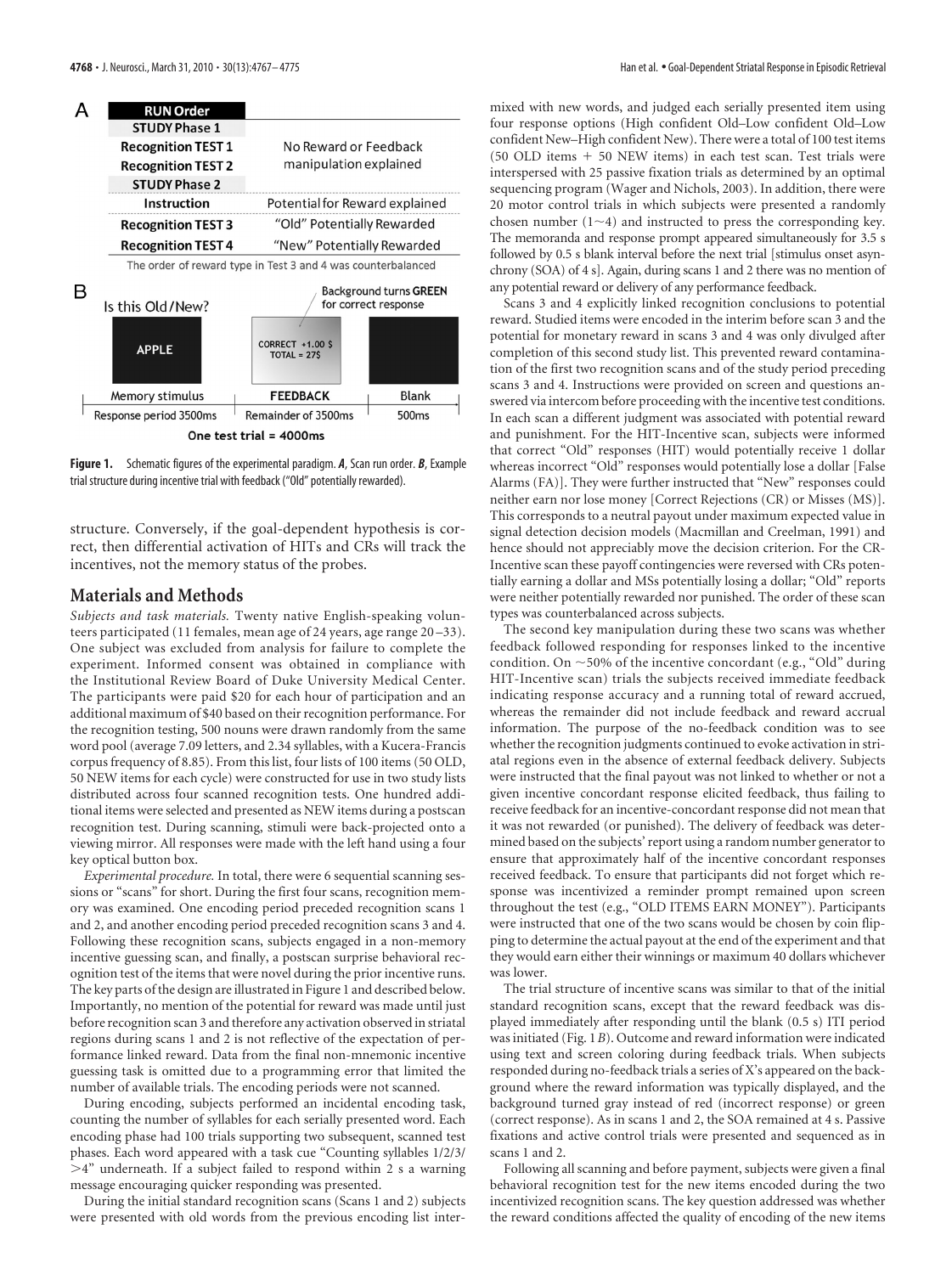during testing. There were 100 target items consisting of all of the new items from the two scans. The test used the same recognition test format as the one during scanning except there was no reward. Finally, the BIS/BAS (behavioral inhibition system/behavioral activation system) personality inventory was given before completing the experiment (Carver and White, 1994).

*fMRI acquisition.* Scanning was performed on a 3T General Electric scanner using a standard head coil. Functional data were acquired by using a gradient echo echo-planar pulse sequence (TR =  $2000$ , TE =  $31$ ) ms, 34 axial slices parallel to the AC–PC plane with near-isotropic voxels of 3.75 \* 3.75 \* 3.8 mm, no gap, interleaved collection). Before functional data collection, four dummy volumes were discarded to allow for equilibration effects. Participants' head motion was minimized by using foam padding. High-resolution T1-weighted anatomical images [three-dimensional spoiled gradient recalled acquisition (SPGR)] were acquired for visualization.

*fMRI data preprocessing and analyses.* Data were processed using SPM2 (Wellcome Department of Cognitive Neurology, London, UK). Slice acquisition timing was corrected by resampling all slices in time relative to the middle slice collected, followed by rigid body motion correction across all scans. Functional data were spatially normalized to a canonical echo-planar imaging (EPI) template using a 12-parameter affine and nonlinear cosine transformation, with volumes then resampled into 2 mm cubes and spatially smoothed with an 8 mm fullwidth at halfmaximum isotropic Gaussian kernel. Each scanning session was rescaled such that the mean global signal was 100 across the volumes. For the analyses, volumes were treated as a temporally correlated time series and modeled by convolving a canonical hemodynamic response function (HRF) and its temporal derivative with a delta function marking each trial onset. The resulting functions were used as covariates in a general linear model, along with a basis set of cosine functions that were used to high-pass filter the data and a covariate representing session effects. The least squares parameter estimates of the best-fitting synthetic HRF for each condition of interest (averaged across scans) were used in pairwise contrasts and stored as a separate image for each subject. These difference images were then tested against the null hypothesis of no difference between contrast conditions using either one-tailed *t* tests or nondirectional *F* tests. The data were statistically analyzed treating subjects as a random effect. Unless stated otherwise, effects were considered significant if they exceeded an uncorrected threshold of  $p < 0.001$  and consisted of five or more contiguous voxels.

Functional regions of interest (ROIs) were extracted using the Mars-Bar Toolbox (Brett et al., 2002) using coordinates obtained from the SPM contrast maps. Average parameter estimates were obtained for the significant voxels within an 8 mm radius of each of the SPM-identified maxima and further analyzed using off-line statistical software. Responses from the standard recognition/No-Incentive conditions were averaged across scans 1 and 2.

*Competitive prediction analysis.* A form of functional connectivity using multiple regression was used to directly pit two ROIs, caudate and rostrolateral prefrontal cortex (PFC), against one another in terms of their ability to predict task evoked responses in target regions, across participants. The selection of rostrolateral PFC was based on its reliable link with episodic retrieval in prior functional imaging literature (Lepage et al., 2000; McDermott et al., 2000; Rugg and Wilding, 2000). Furthermore, the region also has been linked with top-down cognitive control such as relational reasoning or planning processes that are prospective (Christoff and Gabrieli, 2000; Dobbins and Han, 2006; Reynolds et al., 2006; Wendelken et al., 2008). Thus, given its prior role in top-down cognitive control, episodic retrieval and higher order reasoning, we predicted that the rostrolateral PFC region might associate with a different network than striatal regions implicated by the incentive manipulation and previously shown to be sensitive to the anticipation of reward (Knutson et al., 2001).

To test this we used a functional connectivity method that we term competitive prediction analysis to examine the interrelationship between the different ROIs of the global F-map (Fig. 2) across participants. The only difference between standard functional connectivity methods and the current method is that the former typically use only a single seed



**Figure 2.** F-analysis whole brain activation during the retrieval success effect (HITs versus CRs). Left-hemisphere lateral and medial activations are mapped onto the PALS-B12 atlas (Van Essen, 2005). Circled are the two critical regions of interest, left rostrolateral PFC(*A*) and caudate nucleus (*B*).

region and examine its simple correlation with other regions (Rissman et al., 2004). In contrast, this approach uses multiple regression with striatal and rostrolateral PFC seed regions entered simultaneously, thereby capturing the unique contribution of the two ROIs (if any) to the prediction of other target regions in the map. Thus the analysis addresses whether a given subject's tendency to differentially activate caudate and rostrolateral PFC ROIs, in isolation or conjunction, predicts activation in tertiary regions. Furthermore, it measures the degree to which each predictor region carries unique variance with respect to the activation response in tertiary regions. If caudate and rostrolateral PFC are functionally separable then this analysis will yield solutions where one or the other region uniquely predicts activity in a third region, or cases where they both significantly contribute to predicting a third region's response. In contrast, if they are part of a single highly integrated network they will carry largely redundant predictive information and hence generally fail to predict activation in tertiary regions. This approach examined the degree to which the HITs  $>$  CRs activation, as estimated by the  $\beta$  difference for each subject, in rostrolateral PFC and caudate were predictive of the remainder of ROIs defined from the retrieval success map. The analysis was restricted to the initial No-Incentive recognition runs where subjectbased differences in strategies were likely to be most prominent.

# **Results**

# **Behavioral results**

One-way within-subjects ANOVA demonstrated that neither accuracy  $(d')$  nor response bias  $(c)$  differed across the three incentive conditions ( $F_{(2,36)} = 0.96$ ,  $p = 0.38$ ;  $F_{(2,36)} = 1.26$ ,  $p = 0.28$ ). However, decision confidence was affected (supplemental Table 1, available at www.jneurosci.org assupplemental material). More specifically, when a memory judgment was in conflict with the potential to earn reward, it tended to be rendered less confidently than when it was congruent with the external incentive, or there was no incentive present. A Response Type (HITs, CRs) by Incentive Condition (No-Incentive, HIT-Incentive, CR-Incentive) ANOVA on average confidence levels yielded main effects of Response Type  $(F_{(1,18)} = 6.43, p < 0.05)$  and Incentive Condition  $(F_{(2,36)} = 3.29,$  $p < 0.05$ ), and an interaction between these factors ( $F<sub>(2,36)</sub>$  = 18.08,  $p < 0.001$ ) (supplemental Table 1, available at www.jneurosci. org as supplemental material). Pairwise contrasts (Fisher's LSD) demonstrated that HITs were more confident than CRs under the No-Incentive condition ( $p < 0.01$ ). This difference remained under the HIT-Incentive condition ( $p < 0.001$ ), and it was reversed under the CR-Incentive condition ( $p = 0.051$ ) (supplemental Table 1, available at www.jneurosci.org as supplemental material).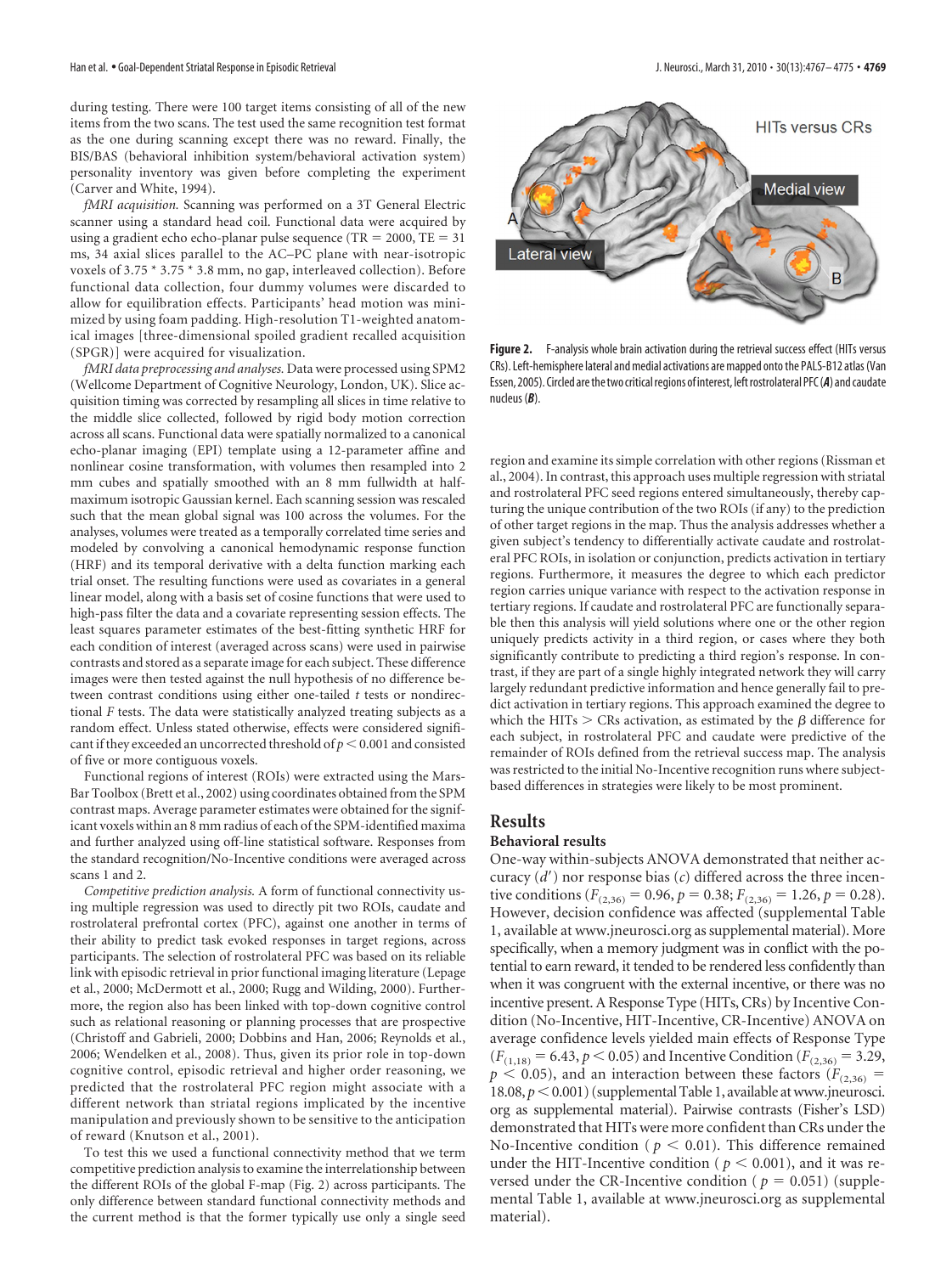The pattern of reaction times for HITs and CRs was also influenced by the incentive conditions, suggesting quicker responding for incentive congruent decisions. A Response Type (HITs, CRs) by Incentive Condition (No-Incentive, HIT-Incentive, CR-Incentive) ANOVA on mean reaction times yielded no main effect of Response Type  $(F < 1)$ , a main effect of Incentive Condition ( $F_{(2,36)} = 25.09$ ,  $p < 0.001$ ) and an interaction between these factors ( $F_{(2,36)} = 9.43$ ,  $p < 0.001$ ) (supplemental Table 1, available at www.jneurosci.org as supplemental material). Pairwise contrasts (Fisher's LSD) demonstrated that HITs were rendered more quickly than CRs under the No-Incentive condition ( $p < 0.01$ ). The numerical advantage for HITs remained in the HIT-Incentive condition although it was unreliable ( $p = 0.31$ ). Under the CR-Incentive condition CRs were now rendered more quickly than HITs ( $p < 0.01$ ).

Overall, the behavioral data demonstrate that while the incentives did not alter overall accuracy or bias, they did alter the confidence and speed with which decisions were rendered. Under the incentive conditions, subjects tended to respond more quickly and confidently when decisions were congruent with the incentives in place. Under the No-Incentive condition, HITs were rendered more confidently and quickly than CRs. Hit rates during the final postscan recognition test are also listed in supplemental Table 1, available at www.jneurosci.org as supplemental material. There was no difference in subsequent hit rates for previously novel items drawn from HIT-Incentive scan and from CR-Incentive scan suggesting that the different incentives did not affect the quality of encoding of novel materials.

# **Functional MRI results**

#### *Whole brain analyses*

The first analysis was conducted to confirm that striatal regions were implicated in the standard retrieval success contrast  $(HITs > CRs)$  during the No-Incentive conditions. Greater activation for HITs relative to CRs was observed in bilateral caudate as well as other regions typically associated with this contrast (Table 1, condition A). Next, to provide unbiased regions of interest (ROIs) for further investigation, the HITs versus CRs contrast was subjected to a nondirectional *F* test collapsed across the factors of Incentive Condition (No-Incentive, HIT-Incentive, CR-Incentive) and Feedback Presence (Present, Absent). The analysis identified regions including left rostrolateral PFC, superior medial PFC, posterior cingulate, precuneus, left lateral parietal regions, and bilateral lingual gyrus (Fig. 2, Table 1, condition B). Critically, the analysis also demonstrated prominent bilateral activations of medial caudate. The ROI-based analyses below examine these responses more fully focusing primarily on bilateral caudate (Fig. 3) and contrasting its response with rostrolateral PFC.

#### *ROI analyses: recognition under incentives*

Examination of the mean  $\beta s$  drawn from the bilateral caudate ROIs (head of caudate; Fig. 3) suggested three important effects (see supplemental Data for analogous patterns in each left and right caudate ROI and from nearby regions in the body of the caudate). First, the HITs  $>$  CRs pattern obtained during standard recognition (No-Incentive) was amplified during the HIT-Incentive run, even when restricting consideration to trials without feedback (Fig. 3*A*,*B*, light gray and white bars). This was confirmed via a significant two-way interaction between Incentive Condition (No-Incentive, HIT-Incentive) and Response Type (HITs, CRs)  $(F_{(1,18)} = 15.40, \text{MSe} = 1.43, p < 0.001).$ Second, the caudate response to HITs and CRs during incentive runs tracked the external incentives and not the item's

| Table 1. Regions demonstrating greater activation during HITs versus CRs during |
|---------------------------------------------------------------------------------|
| No-Incentive condition (condition A) and during $F$ test with all conditions    |
| (condition B)                                                                   |

| Regions                             | Lat. | ВA       | Χ       | у     | Z              | z-score |
|-------------------------------------|------|----------|---------|-------|----------------|---------|
| $HITs > CRs$ No-Incentive condition |      |          |         |       |                |         |
| Medial frontal gyrus                | L    | 6/8/32   | $-6$    | 26    | 46             | 3.25    |
| Rostrolateral frontal               | L    | 10       | $-42$   | 50    | 4              | 3.55    |
| Cingulate gyrus                     | L    | 31       | $-4$    | $-44$ | 40             | 3.57    |
|                                     | R    | 31       | 10      | $-44$ | 40             | 3.55    |
| Lingual gyrus                       | L    | 18       | $-18$   | $-78$ | $-6$           | 3.88    |
| Cuneus                              | L    | 7        | $-6$    | $-72$ | 32             | 3.40    |
| Superior/inferior parietal lobule   | L    | 7/40     | $-44$   | $-60$ | 50             | 4.08    |
| Precuneus                           | L    | 19       | $-34$   | $-80$ | 46             | 4.90    |
| Caudate                             | L    |          | $-8$    | $-2$  | 22             | 3.48    |
|                                     |      |          | $-6$    | 4     | 14             | 3.30    |
|                                     |      |          | $-6$    | 8     | 4              | 3.25    |
|                                     | R    |          | 8       | $-2$  | 20             | 3.62    |
|                                     |      |          | 8       | 12    | 22             | 3.51    |
| Middle/inferior temporal gyrus      | L    | 20/37    | $-56$   | $-38$ | $-20$          | 3.23    |
| $HITs > CRs$ F-map all conditions   |      |          |         |       |                |         |
| Lingual gyrus                       | L    | 18/19    | $-20$   | $-82$ | $-14$          | 5.07    |
|                                     | R    | 18/19    | 16      | $-70$ | $-6$           | 4.85    |
| Caudate*                            | L    |          | $-8$    | 4     | 6              | 4.92    |
|                                     |      |          | $-10$   | 6     | 18             | 4.10    |
|                                     | R    |          | 8       | 4     | 8              | 4.31    |
|                                     |      |          | 8       | 12    | 22             | 4.23    |
|                                     |      |          | 12      | 8     | 16             | 4.01    |
|                                     |      |          | 14      | $-6$  | 22             | 3.33    |
| <b>Thalamus</b>                     | L    |          | $-8$    | $-26$ | 20             | 3.66    |
|                                     | R    |          | 6       | $-6$  | 2              | 3.77    |
| Colliculus/brainstem                |      |          | $^{-2}$ | $-28$ | $\overline{2}$ | 3.79    |
| Insula                              | L    | 13/47    | $-34$   | 18    | $\overline{2}$ | 3.73    |
| Superior/medial frontal gyrus       | L    | 6/8/9/32 | $-6$    | 26    | 44             | 3.58    |
| Rostrolateral frontal <sup>a</sup>  | L    | 10       | $-42$   | 44    | 4              | 4.44    |
| Middle frontal gyrus                | L    | 46       | $-44$   | 32    | 20             | 3.63    |
| Inferior frontal gyrus              | L    | 47       | $-28$   | 22    | $-6$           | 3.63    |
|                                     | R    | 11/47    | 32      | 26    | $-8$           | 4.02    |
| Superior parietal lobule            | L    | 7        | $-30$   | $-68$ | 48             | 4.09    |
| Inferior parietal lobule            | L    | 39/40    | $-50$   | $-58$ | 50             | 4.36    |
| Precuneus                           | L    | 7/19     | $-6$    | $-72$ | 36             | 4.15    |
|                                     | R    | 7        | 14      | $-62$ | 20             | 4.08    |
| Angular gyrus                       | L    | 39       | $-44$   | $-76$ | 40             | 3.41    |
| Superior temporal gyrus             | L    | 41       | 52      | $-22$ | 12             | 3.38    |
| Middle temporal gyrus               | L    | 21/20    | $-64$   | $-42$ | $-10$          | 3.86    |
| Posterior cingulate                 | L    | 23       | $-4$    | $-34$ | 30             | 3.65    |
| Anterior cingulate                  | L    | 33       | $-6$    | 12    | 24             | 4.10    |

BA, approximate Brodmann's locations. *x*, *y*, and *z* correspond to the MNI coordinates of the maximum voxel. Average*z*-score from SPM map within an 8 mm radius of maxima.

*a* Regions for ROI analyses.

memory status, even in the absence of feedback (Fig. 3*B*,*C*, light gray and white bars). This was confirmed by a two-way interaction across Incentive Condition (HIT-Incentive, CR-Incentive) and Response Type (HITs, CRs) that revealed a full crossover  $(F_{(1,18)} = 41.04, \text{MSe} = 1.85, p \lt 0.001)$ , with CRs now eliciting relatively greater activation than HITs during the CR-Incentive run ( $t_{(1,18)} = 3.50$ ,  $p < 0.005$ ). Finally, the caudate was sensitive to the presence of feedback, which amplified the response of incentive concordant decisions. Thus HITs followed by feedback elicited greater activation than HITs without feedback during the HIT-Incentive run ( $t_{(1,18)} = 4.70$ ,  $p < 0.001$ ; Fig. 3*B*, dark gray and light gray bars) and CRs accompanied by feedback yielded greater activation than those without feedback during the CR-Incentive run ( $t_{(1,18)} = 2.78$ ,  $p < 0.05$ ; Fig. 3*C*, black and white bars). Thus the caudate response was governed primarily by the match between incentives and judgments, and not the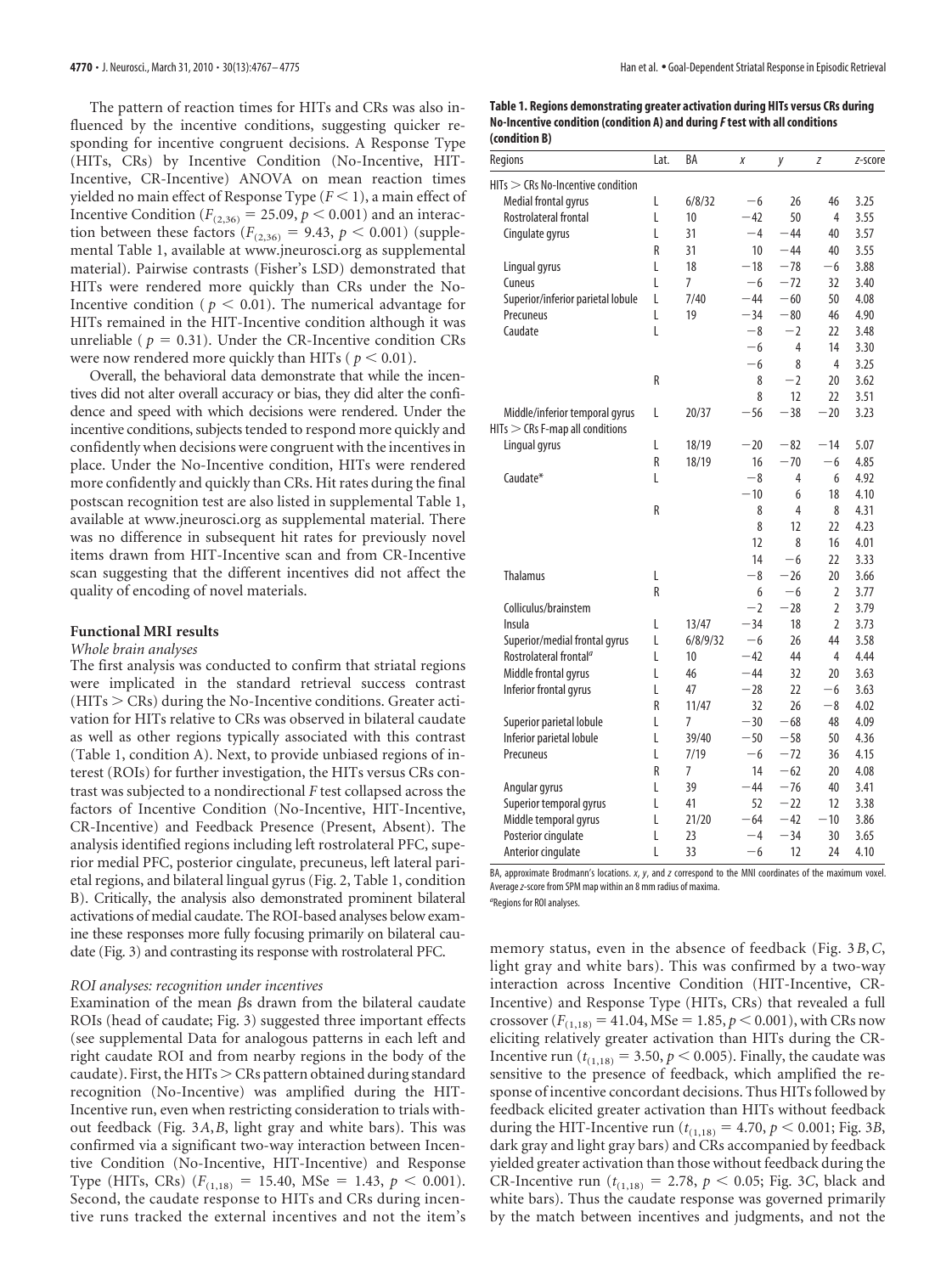Han et al. • Goal-Dependent Striatal Response in Episodic Retrieval **J. Neurosci., March 31, 2010 • 30(13):4767** – 4775 • 4771



**Figure 3.** The mean and SEs of the parameter estimates extracted from the bilateral caudate (top, *A–C*) and left rostrolateral PFC (bottom, *D–F*) ROIs. FB, Feedback; NF, no-feedback.



**Figure 4.** Conjunction images demonstrating regions of pure incentive effects include bilateral caudate nucleus, colliculus, right posterior dorsolateral PFC, and left anterior insula.

memory status of the probe suggesting the region tracks the motivational significance of the decisions. Although having the No-Incentive runs before Incentive runs presents a minor order confound, it does not affect the critical findings. More specifically, the latter two incentive runs in the current study are fully counterbalanced and yet the striatal ROI analyses demonstrated a clear crossover interaction across Response Type and Incentive Condition that practice or order cannot explain.

The left rostrolateral PFC ROI displayed a qualitatively different pattern from the caudate (Fig. 3*D–F*). Although this region did demonstrate an amplification of the HITs  $>$  CRs activation difference when transiting from the No-Incentive to HIT-Incentive conditions ( $F_{(1,18)} = 4.51$ , MSe = 0.44,  $p < 0.05$ ), it did not demonstrate the crossover pattern between the Hit-Incentive and CR-Incentive conditions, and it was insensitive to the presence versus absence of feedback. The failure to achieve an incentive-based crossover is shown in Figure 3*F* where activation to the incentivized CRs was numerically lower, not higher than HITs ( $p > 0.45$ ). The insensitivity to feedback was demonstrated both during the Hit-Incentive run (Fig. 3*E*; *t*  $0.16, p > 0.87$ ) and CR-Incentive run (Fig. 3*F*;  $t < 0.42$ ,  $p > 0.67$ ). These qualitative differences survived direct comparison across the two separate regions such that feedback modulated HITs in the caudate but not left rostrolateral PFC during HIT-Incentive conditions (Fig. 3*B* vs  $E$ ;  $F$ <sub>(1,18)</sub> = 6.58, MSe = 0.90,  $p < 0.05$ ). Likewise, feedback modulated CRs in caudate but not left rostrolateral PFC during CR-Incentive conditions (Fig. 3*C* vs *F*;  $F_{(1,18)} = 7.54$ ,  $MSe = 1.45$ ,  $p < 0.05$ ). Furthermore, CRs yielded greater signal than HITs during CR-Incentive conditions in caudate but not left rostrolateral PFC as confirmed by

a significant Response Type (HIT, CR) by Region (Caudate, rostrolateral PFC) interaction (Fig. 3*C* vs *F*) in the absence of feedback  $(F_{(1,18)} = 14.30, \text{ MSe} = 0.56, p < 0.01)$  or with feedback  $(F_{(1,18)} = 41.99, \text{MSe} = 0.90, p < 0.001).$ 

The ROI analyses above indicate that the caudate activation does not signal successful memory retrieval and instead tracks the concordance between judgments and external incentives during the latter incentive scans. To identify other regions potentially demonstrating this full crossover pattern a cross-over conjunction map was constructed that isolated activation regions of HITs  $(No-Feedback trials)$   $>$   $CRs$  under the Hit-Incentive condition, and regions of CRs (No-Feedback trials)  $>$  HITs under the CR-Incentive condition, both at the standard whole-brain-corrected threshold  $(0.001 * 0.001, 5$  voxels). This conjunction map supported the ROI-based results, clearly implicating bilateral caudate nucleus regions. This map also implicated right posterior lateral PFC, superior colliculus, and left anterior insula (Fig. 4), demonstrating that the responses are not indicative of episodic retrieval, but instead reflect the rendering of judgments consistent with the incentives.

# *Further interregional dissociations*

The above results demonstrate that caudate and rostrolateral PFC responded differently to the experimental manipulations. This functional dissociation was further tested using an analysis we term competitive prediction analysis. This analysis focused on the initial recognition scans and directly pitted the two regions against one another in terms of their ability to predict the differential  $HITs > CRs$  response in other areas, across participants (see Materials and Methods for more details). Table 2 and Figure 5 illustrate the findings, namely, situations in which only the caudate was significantly predictive of a target region (Fig. 5, blue), situations in which only rostrolateral PFC was significantly predictive of a target region (Fig. 5, red), and situations in which both substantially contributed to prediction (Fig. 5, green). Left caudate uniquely predicted activation in the remainder of caudate, colliculus, bilateral anterior insulae, and precuneus. Left rostrolateral PFC uniquely predicted activation in the remainder of left anterior PFC, left posterior dorsolateral PFC, and the anterior portions of the left inferior parietal lobule (IPL). Finally,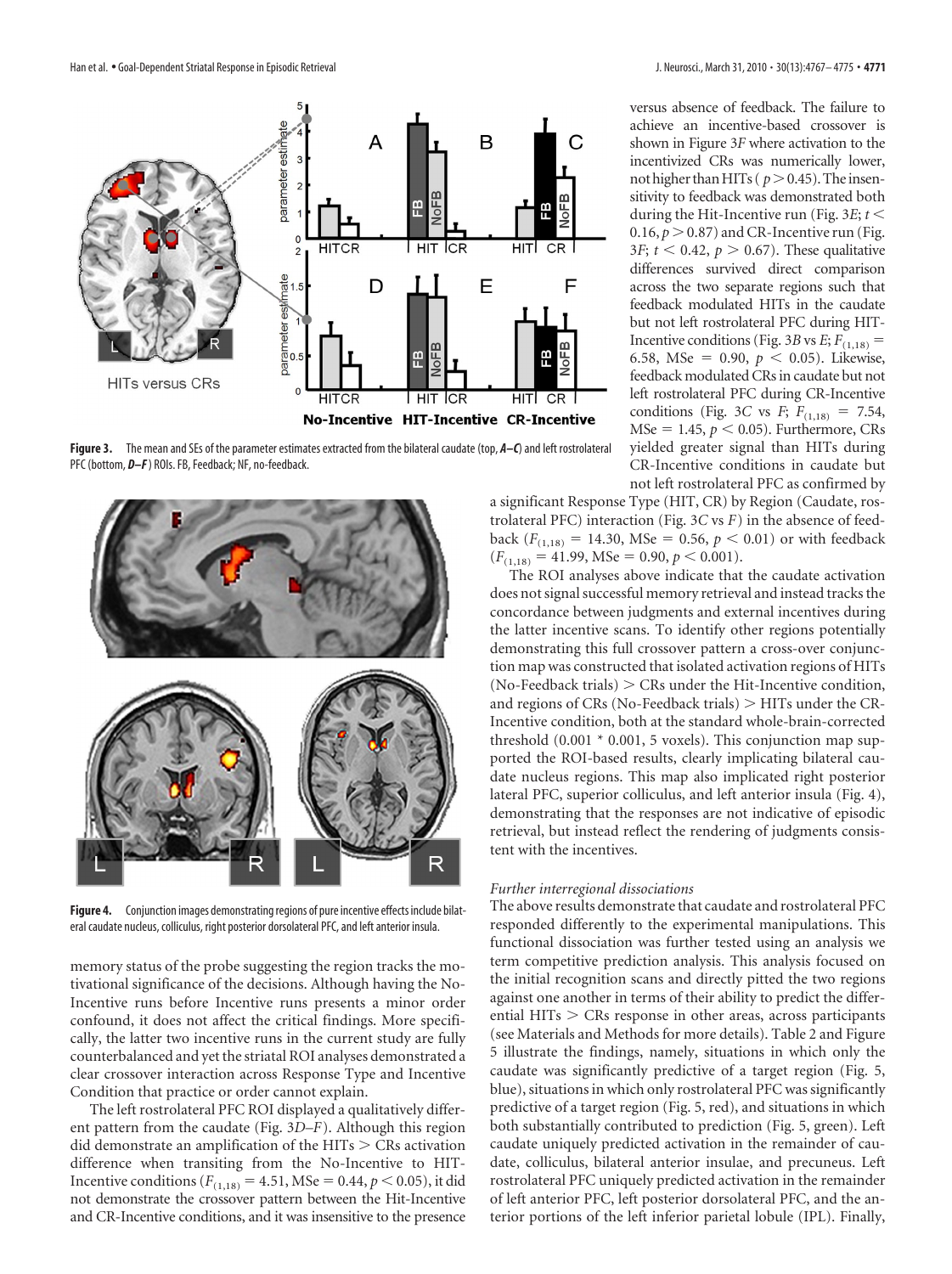|  |  |  | Table 2. Illustrative findings of competitive prediction analyses (full table available on request) |  |
|--|--|--|-----------------------------------------------------------------------------------------------------|--|
|--|--|--|-----------------------------------------------------------------------------------------------------|--|

| Prediction pattern | Target                        | Caudate $\bm{\beta}$ | <b>RLPFC</b> $\beta$ | SE B | $R^2$ |
|--------------------|-------------------------------|----------------------|----------------------|------|-------|
| A, RLPFC Adv.      | L. IFS $(-42 22 16)$          | 0.27(0.118)          | 0.65(0.001)          | 0.16 | 0.61  |
|                    | L. Ant. Par. $(-50 - 54 45)$  | 0.10(0.640)          | 0.61(0.008)          | 0.20 | 0.41  |
| B. Caudate Adv.    | L. Insula $(-34181)$          | 0.56(0.010)          | 0.24(0.223)          | 0.19 | 0.45  |
|                    | R. Precun. $(16 - 4536)$      | 0.72(0.001)          | 0.12(0.500)          | 0.17 | 0.59  |
| C, Joint Pred.     | Med. PFC $(-6\,27\,36)$       | 0.40(0.016)          | 0.61(0.001)          | 0.15 | 0.68  |
|                    | L. Post. Par. $(-40 - 56 47)$ | 0.40(0.017)          | 0.61(0.001)          | 0.15 | 0.67  |

L., Left; R., right; Med., medial; Post., posterior; Par., parietal; IFS, inferior frontal sulcus; RLPFC, rostrolateral PFC; Adv., advantage; Pred,. prediction.



Figure 5. Competitive prediction analysis. Left rostrolateral PFC and caudate seed regions (cyan) were contrasted in their ability to predict activation in tertiary regions of interest across subjects via multiple regression. Red regions illustrate ROIs where the rostrolateral PFC was uniquely predictive, whereas blue regions illustrate regions where the caudate was uniquely predictive. Activation in green regions was jointly predicted by the two seeds. The threshold for analysis was 0.05.

the regions jointly predicted activation in SMA/anterior cingulate, left posterior IPL and posterior midline.

These data confirm that the two seed regions are part of dissociable but partially overlapping networks and bolster the condition dissociations noted above. Furthermore, the pattern of dissociation is consistent with prior literature. For example, the anterior insula has been linked with reward and risk processing (Preuschoff et al., 2008) and is often considered part of a larger reward processing circuit in which the caudate also plays a central role (Clark et al., 2009). This is consistent with the unique caudate prediction in the current analysis. In contrast, rostrolateral PFC is typically associated with higher order reasoning and known to principally project to other supramodal PFC areas (Dumontheil et al., 2008) and this is consistent with the rostrolateral PFC advantage in predicting activation in left posterior dorsolateral PFC, another area linked to working memory and executive control (Koechlin and Summerfield, 2007). In contrast, the medial SMA/anterior cingulate receives converging input form cortical and subcortical structures (Nakano et al., 2000) and this is consistent with the joint association shown in Table 2.

# *Personality differences in reward responsiveness*

The above findings indicate that dorsal striatal activations consistent with those historically observed during standard recognition were heavily influenced by incentives and are part of a larger network responsive to reward and motivation. To further investigate this, we examined the potential link between striatal response and the reward responsiveness (RR) subscale of the BIS/ BAS personality scale (Carver and White, 1994), an instrument previously shown to correlate with the striatal BOLD response to incentives during games of chance (Locke and Braver, 2008) and with ventral striatal gray matter density (Schweinhardt et al., 2009). The RR subscale measures self-reported valuation of reward receipt (e.g., "When I get something I want, I feel excited.").

Two approaches were taken, both of which focused on the No-Incentive runs. Analyses were focused on these runs because the variance in the expression of individual, personality-linked responses is likely to be more pronounced in unstructured or ambiguous contexts. In other words, because the reward structure is externally controlled and highly salient in the latter runs, this would likely minimize individual differences linked to personality. First we considered whether activations during recognition in the predefined bilateral caudate or left rostrolateral PFC ROIs were correlated with this independent personality measure. The correlation between the  $HITs > CRs$  signal difference and BAS-RR scores approached significance in left caudate ROI (*r* 0.41,  $p = 0.081$ ) and reached significance in right caudate ( $r =$ 0.54,  $p < 0.05$ ) (Fig. 6*A*). In contrast, the correlation was negative and nonsignificant in the left rostrolateral PFC ROI  $(r = -0.33)$ . For both caudate ROIs, these correlations were significantly greater than that in the rostrolateral PFC corre-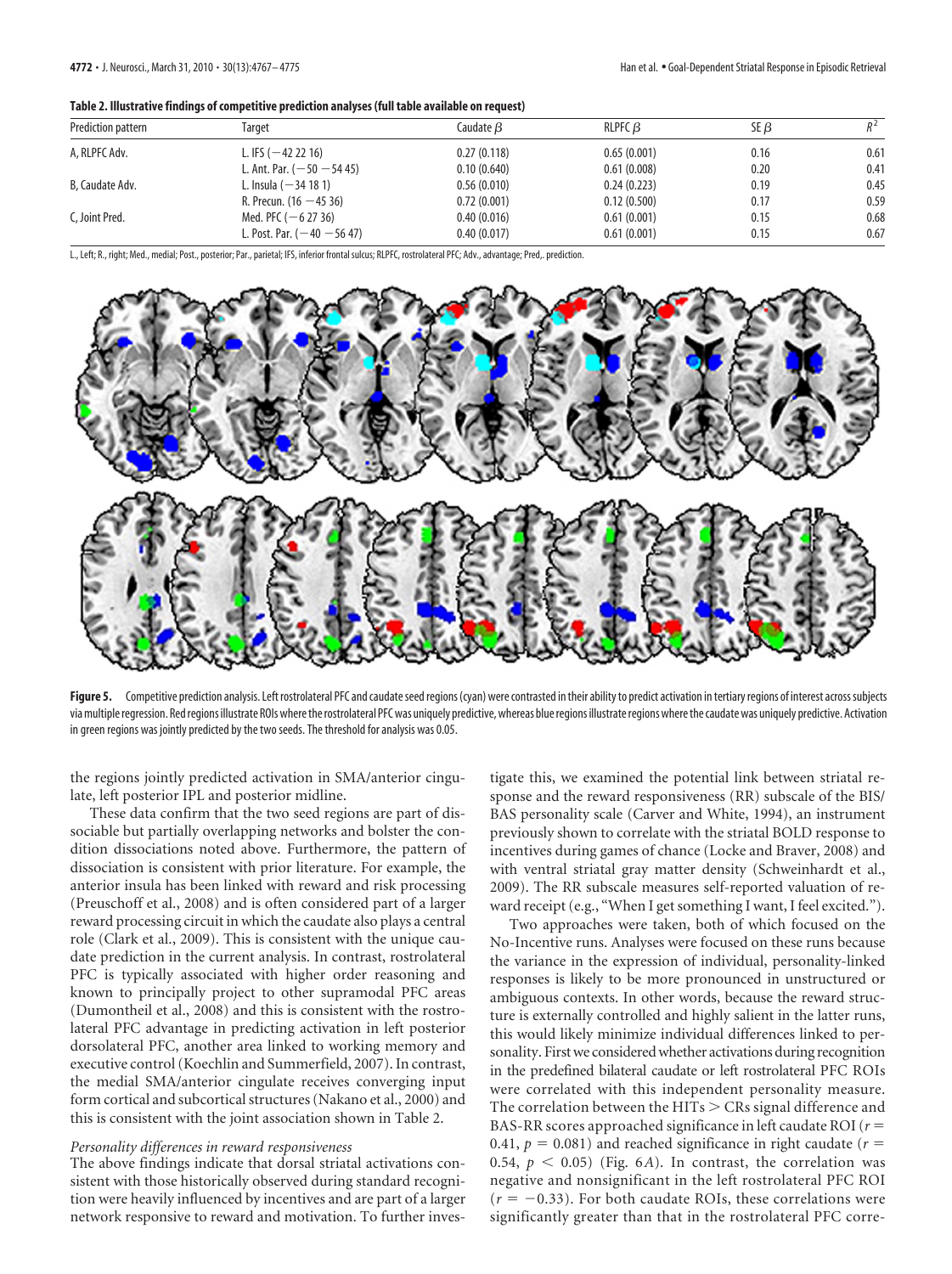

Figure 6. Regions showing individual differences in reward responsiveness. A, Right caudate nucleus ROIs showing significant positive correlations between HITs  $>$  CRs activation and BAS Reward Responsiveness (BAS-RR). *B*, A whole brain simple regression analysis between HITs  $>$  CRs responses and BAS-RR revealed bilateral ventral striatum (voxels significant at  $p$  < 0.001 in blue). Voxels significant at  $p < 0.005$  are also shown in red to illustrate the extent of activation in caudate regions. L, Left, R, right.

lations ( $p$  values  $\leq 0.05$ ). In the second approach the BAS-RR score was entered as a covariate for each subject in a whole brain simple regression analysis searching for regions where the  $HITs > CRs$  signal difference correlated with the BAS-RR score. This analysis detected a significant relationship in bilateral ventral striatum and basal forebrain regions at the standard threshold (Fig. 6*B*). When the threshold was relaxed to 0.005 the extent of activation increased in these areas, extending dorsally into caudate regions. We note that these same personality-linked findings were not present in the subsequent external incentive runs, suggesting that they were overshadowed when the experimental design renders incentives external and/or unambiguous.

# **Discussion**

The greater striatal fMRI activation during HITs compared to CRs in standard recognition designs has, in isolation, been difficult to explain, given that recognition tasks are usually devoid of feedback and do not differentially reward these two judgments. The current findings a) clarify the presence of striatal responses during standard recognition tasks, b) differentiate striatal responses from more traditional recognition-linked cortical responses, and c) illustrate the influence of incentives on recognition confidence and speed. Critically, in the current data as in prior recognition literature, there is an increased response in striatal regions during HITs compared to CRs during standard recognition despite the fact that the two response types are not differentially rewarded and there is no expectation of differential reward on the part of the subjects.

Under the goal-dependent account it is assumed that observers subjectively value "Old" more than "New" judgments during discrimination problems described as tests of their recognition memory abilities. The current data further support the goal-dependent account by showing that when incentives were manipulated to differentially associate either "Old" or "New" judgments with potential reward, differential activity in several regions (Figs. 2, 4) tracked the incentives independent of the memory status of the probes.

Subjects demonstrated a greater activation for whichever judgment had the potential to earn reward and this effect was prominent even on trials without performance feedback, although such feedback significantly amplified the response (Fig. 3). Together, these results indicate that striatal activation during recognition is largely, if not wholly, dependent upon the observer reaching conclusions consistent with their favored outcomes.

Although goal constructs are not typically considered important in human functional imaging memory research, they have been regarded important in the behavioral memory literature (Johnson et al., 1993) and it is becoming increasingly clear that understanding the link between subjective motivation and memory decisions can be essential to understanding either domain. For example, Tricomi and Fiez (2008) scanned subjects during a paired-associate learning task in which the associations were learned across three trials. Significant caudate activation was observed on the second and third trials, where subjects could use their memory for the prior outcomes to inform the judg-

ment, but not on the first trial even when a correct response was indicated by feedback (Tricomi and Fiez, 2008). The lack of activation during the first round of trials, thus, may reflect the absence of mnemonic information that signals goal achievement. Somewhat similarly, recent work in the rat has demonstrated increased ventral striatal firing during maze learning at choice points that well precede the delivery of reward (van der Meer and Redish, 2009). Thus early in the learning of the correct maze route, striatal activation increased at points where the animals were presumably making memory-based decisions even though these decisions necessarily preceded the actual delivery of reward. These findings along with the current data suggest that the striatal responses can reflect memory-based decisions, in so far as those decisions anticipate the delivery of reward or the satisfaction of a priori goals. Critically, the current design demonstrates that during human retrieval decisions there need not be an expectation of extrinsic reward and that even when an extrinsic reward potential is present (Hit-Incentive and CR-Incentive runs) outcome feedback is not necessary to elicit robust striatal response. These findings extend recent work suggesting that perceived agency in the context of feedback is critical for evoking dorsal striatum responses (Tricomi et al., 2004).

Tricomi et al. (2004) demonstrated that caudate activations during an oddball-like paradigm critically depended upon the subjects' perceived agency in the outcomes; prominent caudate activation was observed only when subjects believed (incorrectly) that their responses influenced the subsequent availability of rewards. In the current data, however, perceived agency does not directly account for striatal activation differences, because both recognition memory conclusions, whether "Old" or "New", are under the subject's control. Furthermore, striatal activation was found even in the absence of monetary rewards or confirmation of the availability of reward through feedback. Therefore, the key factor appears to be whether the memory decision corresponds to a preferred outcome. This finding is important because it sug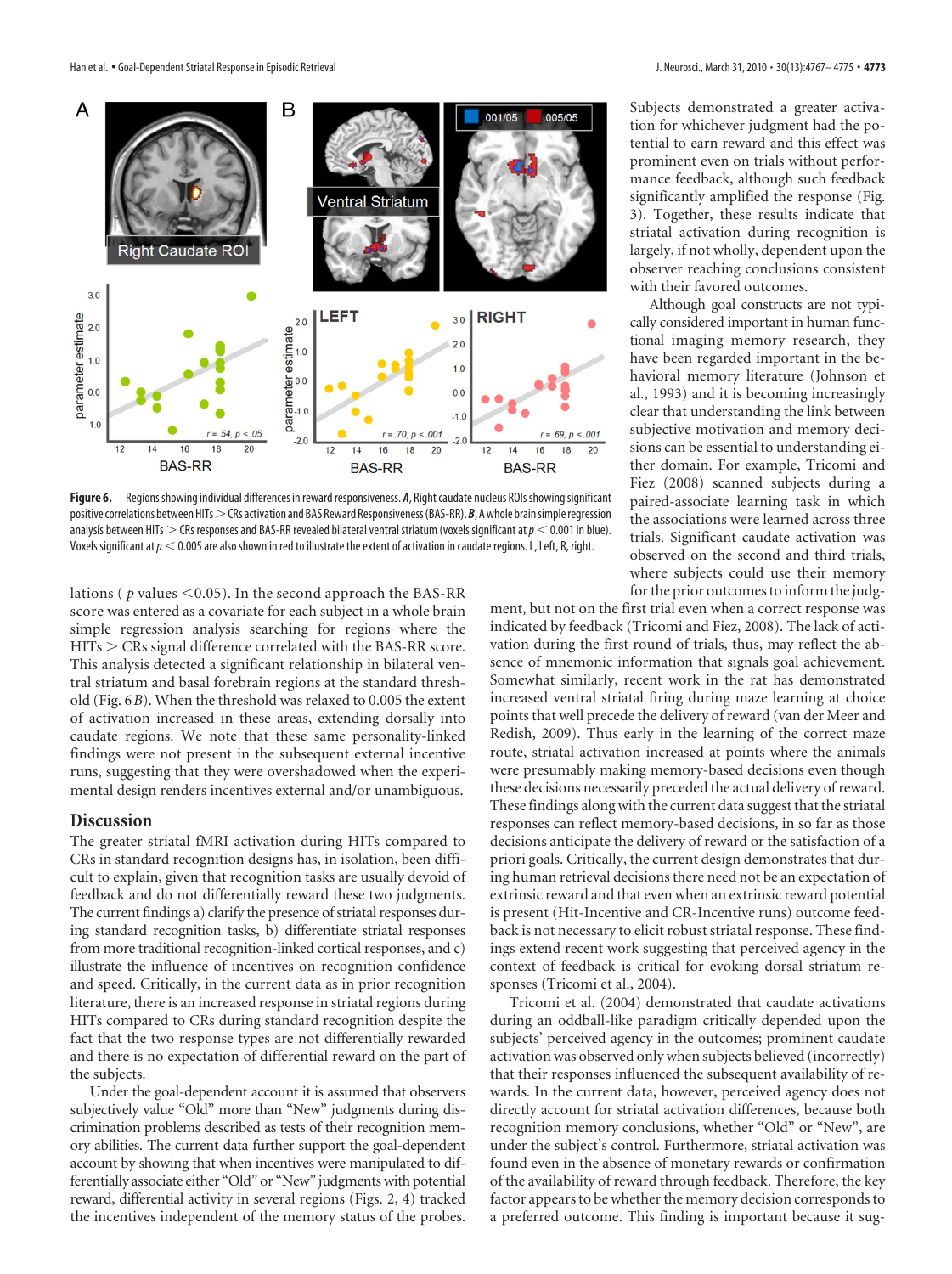gests that these caudate regions are not coding environmentally given normative reward value, but may instead be coding the subjective value of decisions in light of their relation to goal constructs. The current data strongly suggest that subjects are not neutral with respect to the outcomes of their recognition conclusions during standard procedures, but instead preferentially construe "Old" decisions as goal consistent, hence triggering responses linked to reward processing or anticipation.

This characterization accords well with the recent finding by Clark et al. (2009) of increased striatal response during miss trials in the context of a slot machine task, provided those misses were perceived as "near misses". Thus, there was striatal activation when observers perceived their actions brought them close to achieving a goal, even though no rewards were received and feedback was negative. In the context of the current recognition discrimination task, this goal-dependent framework makes the strong prediction that the  $HITs > CRs$  activation pattern could be reversed (in the absence of incentives) by instructing the subjects that the task was not one of "recognizing Old words", but of "detecting New words". Additionally, this predicted framing effect might be further enhanced by linking the framings to socially desirable characteristics. For example, describing the task as "detecting New pictures" and further noting that "accurate detection of novel items is strongly predictive of general intelligence."

The comparison of the striatal responses with those of rostrolateral PFC, a cortical region more traditionally associated with recognition judgments, demonstrated significant functional differences. Left rostrolateral PFC has been linked to successful recognition (McDermott et al., 2000; Donaldson et al., 2001) and contextual memory judgments (Dobbins et al., 2002). There were four characteristics that distinguished the striatal response from that of rostrolateral PFC. First, unlike the striatum, rostrolateral PFC was insensitive to the presence of confirmatory feedback. Second, the region did not demonstrate a full crossover pattern that followed the external incentives during the latter runs. Third, unlike the striatum, rostrolateral PFC was insensitive to individual differences in the reward responsiveness personality trait. Finally, the striatal and rostrolateral regions dissociated in terms of their ability to competitively predict activations in other cortical areas (Table 2, Fig. 5). This pattern of findings implies a clear functional dissociation between the two regions while simultaneously ruling out an interpretation for either region strictly in terms of episodic retrieval success.

Since the current study was not designed to specifically explore rostrolateral PFC our functional claims are more tentative. However, the clear insensitivity of the region to feedback and its unique predictive relationship with dorsolateral PFC and anterior lateral parietal regions during the competitive prediction analysis suggest that it may be important for successful executive control when such control relies upon episodic memory retrieval (Brass et al., 2005; Vincent et al., 2008). Furthermore, the current data suggest that an elevated response in this region may jointly require both the recovery of episodic content and the previously planned use of such content in constraining future behavioral choices. This would explain why the HITs versus CRs response difference was eliminated when incentives highlighted the detection of new items since this would minimize the planning of retrieval-based actions, and this interpretation is consistent with recent findings linking the region to prospective remembering and contingency planning (Haynes et al., 2007; Dumontheil et al., 2008; Reynolds et al., 2009).

In summary, we contrasted retrieval-based and motivational accounts of the differential striatal response to HITs versus CRs observed during standard recognition paradigms. The data favored the latter demonstrating that the striatal activation seen during standard retrieval success contrasts (HITs versus CRs) also tracked extrinsic incentives and in fact qualitatively reversed when "New" conclusions became the a priori favored retrieval outcome. Furthermore, the level activation appeared to be largely independent of the quality of underlying mnemonic evidence since errors also elicited robust activation, provided they were congruent with the incentive conditions (see supplemental data). Additionally, these incentive-contingent responses were seen even in the absence of external feedback, although such feedback amplified the response, and connectivity analyses demonstrated that the striatal responses differed from that in rostrolateral PFC in terms of ability to predict tertiary regions associated with cognitive control (e.g., lateral parietal) and reward processes (e.g., anterior insula). Finally, the striatal response, particularly in ventral striatum, was shown to track individual personality differences in reward reactivity, which provided additional support for a motivational versus retrieval-based interpretation of its role during recognition. These novel findings jointly suggest that the observed striatal activation does not directly depend upon the expectation of extrinsic reinforcement, the receipt of performance feedback, or the successful recovery of episodic information. Instead, the findings are more consistent with a motivational account that contends that the striatal activation marks the convergence of the subjects' goals and their rendered conclusions.

# **References**

- Achim AM, Lepage M (2005) Dorsolateral prefrontal cortex involvement in memory post-retrieval monitoring revealed in both item and associative recognition tests Neuroimage 24:1113–1121.
- Adcock RA, Thangavel A, Whitfield-Gabrieli S, Knutson B, Gabrieli JD (2006) Reward-motivated learning: mesolimbic activation precedes memory formation. Neuron 50:507–517.
- Belujon P, Grace AA (2008) Critical role of the prefrontal cortex in the regulation of hippocampus-accumbens information flow. J Neurosci 28:9797–9805.
- Brass M, Ullsperger M, Knoesche TR, von Cramon DY, Phillips NA (2005) Who comes first? The role of the prefrontal and parietal cortex in cognitive control. J Cogn Control 17:1367–1375.
- Brett M, Anton JL, Valabregue R, and Poline JB (2002) Region of interest analysis using an SPM toolbox. Paper presented at the 8th International Conference on Functional Mapping of the Human Brain, Sendai, Japan, June.
- Buckner RL, Koutstaal W, Schacter DL, Wagner AD, Rosen BR (1998) Functional-anatomic study of episodic retrieval using fMRI. I. Retrieval effort versus retrieval success. Neuroimage 7:151–162.
- Carver CS, White TL (1994) Behavioral inhibition, behavioral activation, and affective responses to impending reward and punishment: the BIS/ BAS Scales. J Pers Soc Psychol 67:319 –333.
- Christoff K, Gabrieli JDE (2000) The frontopolar cortex and human cognition: evidence for a rostrocaudal hierarchical organization within the human prefrontal cortex. Psychobiology 28:168 –186.
- Clark L, Lawrence AJ, Astley-Jones F, Gray N (2009) Gambling near-misses enhances motivation to gamble and recruit win-related brain circuitry. Neuron 61:481–490.
- Cohen MX, Schoene-Bake JC, Elger CE, Weber B (2009) Connectivitybased segregation of the human striatum predicts personality characteristics. Nat Neurosci 12:32–34.
- De Martino B, Kumaran D, Holt B, Dolan RJ (2009) The neurobiology of reference-dependent value computation. J Neurosci 29:3833–3842.
- Delgado MR, Locke HM, Stenger VA, Fiez JA (2003) Dorsal striatum responses to reward and punishment: Effects of valence and magnitude manipulations. Cogn Affect Behav Neurosci 3:27–38.
- Dobbins IG, Han S (2006) Isolating rule- versus evidence-based prefrontal activity during episodic and lexical discrimination: a functional magnetic resonance imaging investigation of detection theory distinctions. Cereb Cortex 16:1614 –1622.